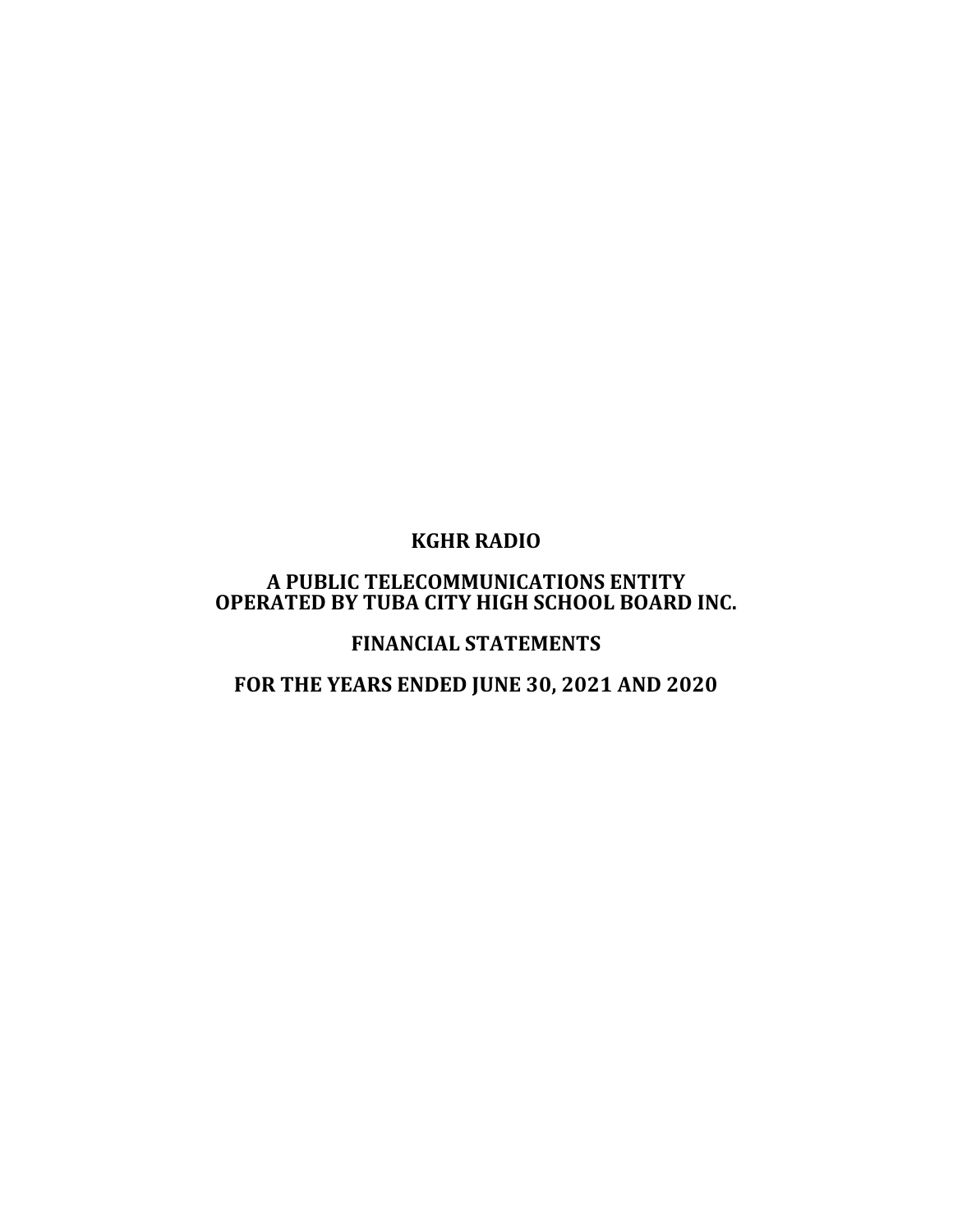# **Table of Contents**

|                       | age |
|-----------------------|-----|
|                       |     |
| Financial Statements: |     |
|                       |     |
|                       |     |
|                       |     |
|                       |     |
|                       |     |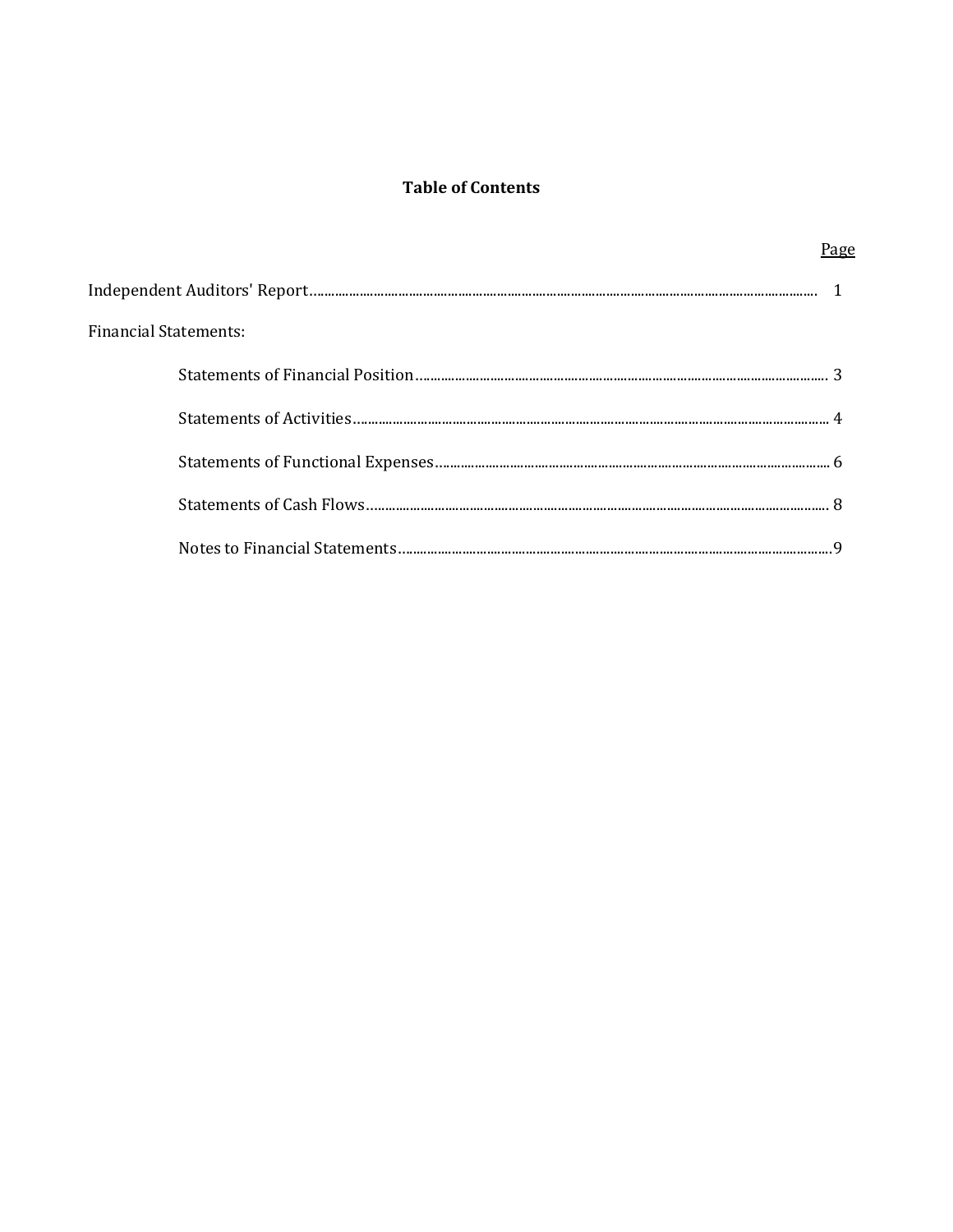

### **Independent Auditors' Report**

Tuba City High School Board, Inc. and KGHR Radio Tuba City, Arizona

We have audited the accompanying financial statements of KGHR Radio, a public telecommunications entity operated by Tuba City High School Board Inc., which comprise the statements of financial position as of June 30, 2021 and 2020, and the related statements of activities, functional expenses, and cash flows for the years then ended, and the related notes to the financial statements.

### **Management's Responsibility for the Financial Statements**

Management is responsible for the preparation and fair presentation of these financial statements in accordance with accounting principles generally accepted in the United States of America; this includes the design, implementation, and maintenance of internal control relevant to the preparation and fair presentation of financial statements that are free from material misstatement, whether due to fraud or error.

#### **Auditor's Responsibility**

Our responsibility is to express an opinion on these financial statements based on our audits. We conducted our audits in accordance with auditing standards generally accepted in the United States of America. Those standards require that we plan and perform the audits to obtain reasonable assurance about whether the financial statements are free from material misstatement.

An audit involves performing procedures to obtain audit evidence about the amounts and disclosures in the financial statements. The procedures selected depend on the auditor's judgment, including the assessment of the risks of material misstatement of the financial statements, whether due to fraud or error. In making those risk assessments, the auditor considers internal control relevant to the entity's preparation and fair presentation of the financial statements in order to design audit procedures that are appropriate in the circumstances, but not for the purpose of expressing an opinion on the effectiveness of the entity's internal control. Accordingly, we express no such opinion. An audit also includes evaluating the appropriateness of accounting policies used and the reasonableness of significant accounting estimates made by management, as well as evaluating the overall presentation of the financial statements.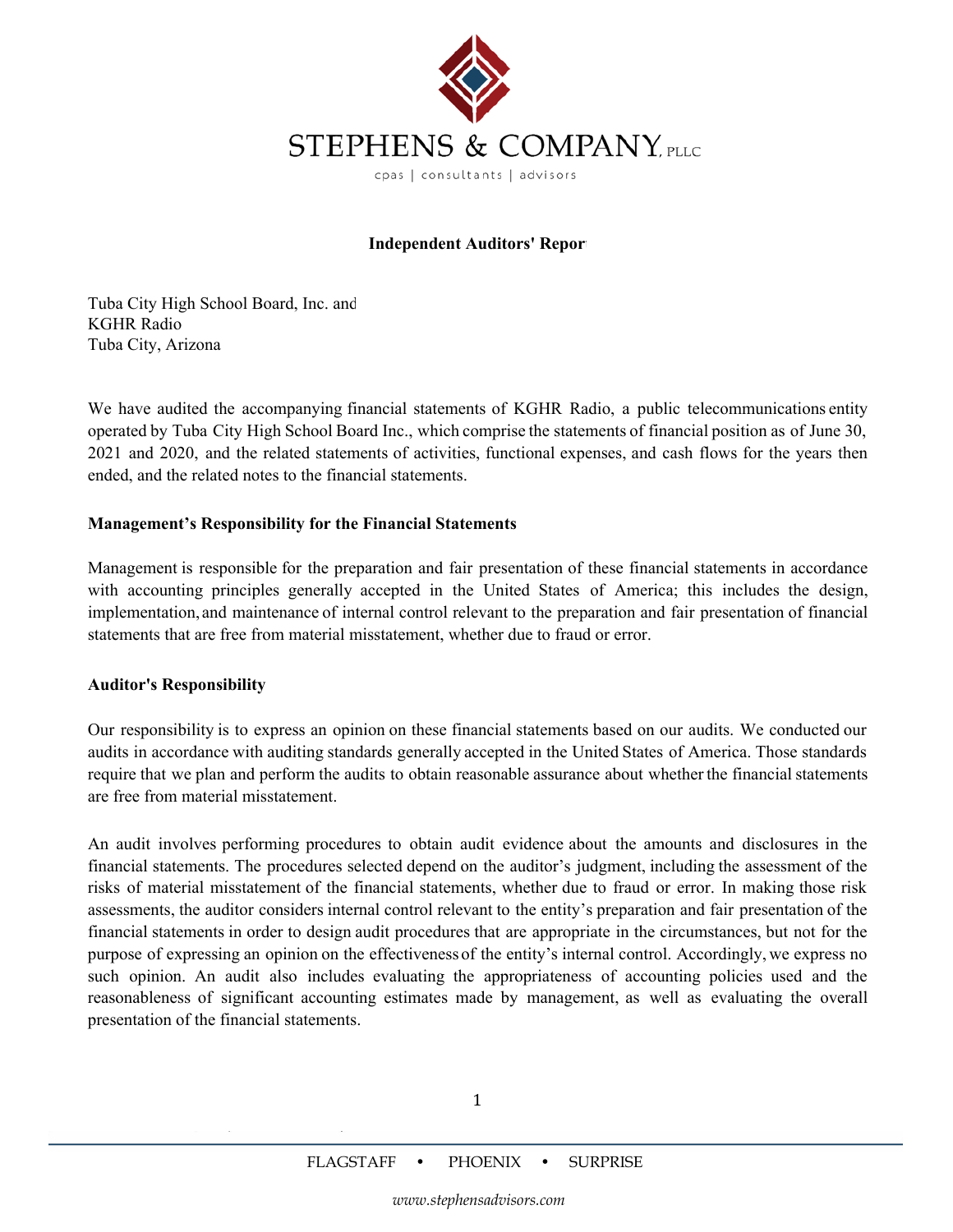We believe that the audit evidence we have obtained is sufficient and appropriate to provide a basis for our audit opinion.

#### **Opinion**

In our opinion, the financial statements referred to above present fairly, in all material respects, the financial position of KGHR Radio as of June 30, 2021 and 2020, and the changes in its net assets and its cash flows for the years then ended in accordance with accounting principles generally accepted in the United States of America.

Stephens & Congany PLL

Flagstaff, Arizona January 14, 2022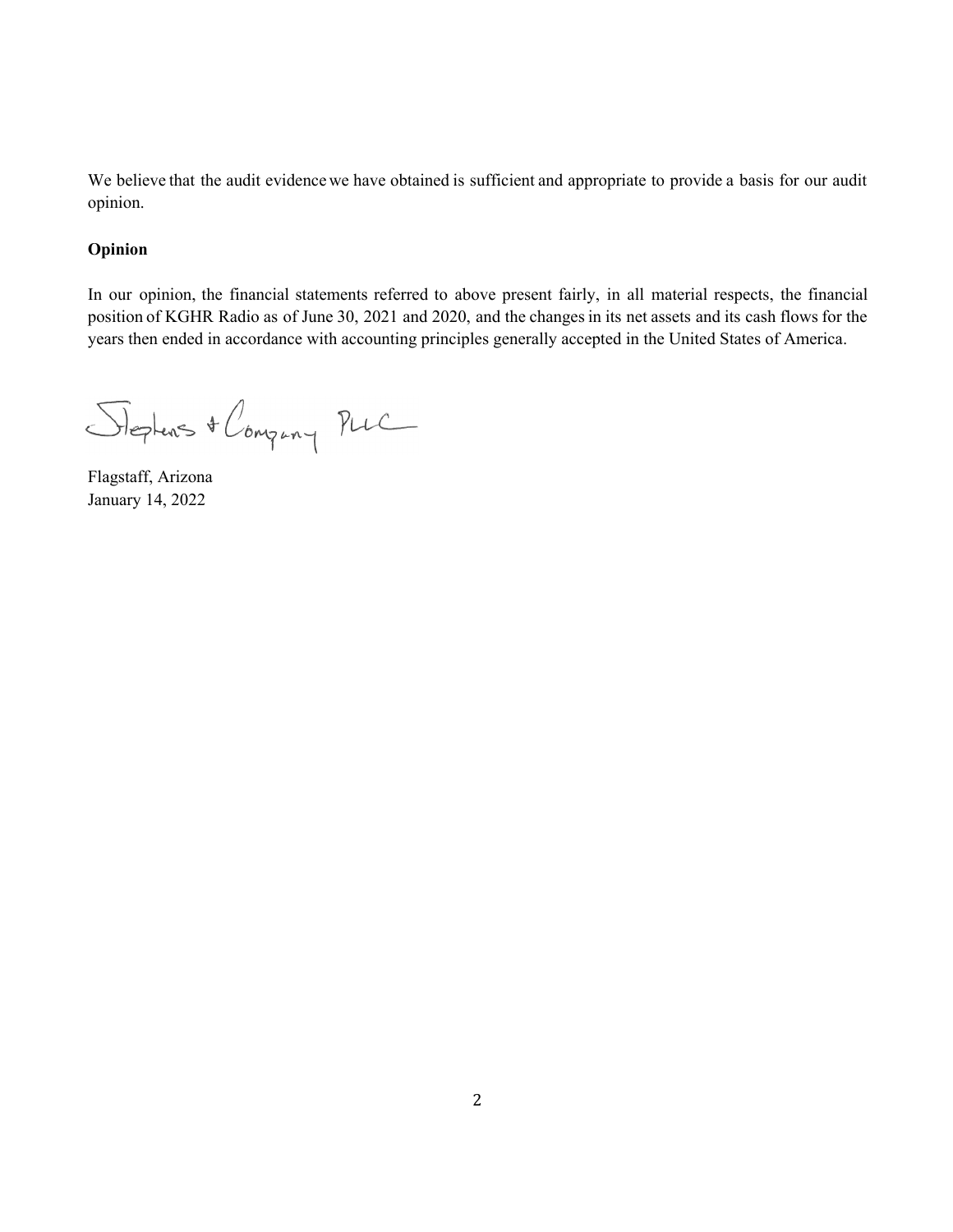# **KGHR RADIO Statement of Financial Position June 30, 2021 and 2020**

|                                            |    | 2021       | 2020 |            |  |
|--------------------------------------------|----|------------|------|------------|--|
| <b>Assets</b>                              |    |            |      |            |  |
| <b>Current assets:</b>                     |    |            |      |            |  |
| Cash and cash equivalents                  | \$ | 796,043    | \$   | 467,461    |  |
| Total current assets                       |    | 796,043    |      | 467,461    |  |
| <b>Capital assets:</b>                     |    |            |      |            |  |
| Equipment                                  |    | 464,749    |      | 445,343    |  |
| Accumulated depreciation                   |    | (253, 561) |      | (232, 855) |  |
| Total capital assets                       |    | 211,188    |      | 212,488    |  |
| Non-current assets:                        |    |            |      |            |  |
| Due from Tuba City High School Board, Inc. |    | 102,002    |      | 121,408    |  |
| Total non-current assets                   |    | 102,002    |      | 121,408    |  |
| <b>Total assets</b>                        | S  | 1,109,233  | \$   | 801,357    |  |
| <b>Liabilities and Net Assets</b>          |    |            |      |            |  |
| <b>Current liabilities</b>                 |    |            |      |            |  |
| Contingent liability                       | \$ | 228,000    | \$   |            |  |
| Total current liabilities                  |    | 228,000    |      |            |  |
| <b>Net assets</b>                          |    |            |      |            |  |
| Without donor restrictions                 |    | 881,233    |      | 801,357    |  |
| Total net assets                           |    | 881,233    |      | 801,357    |  |
| <b>Total liabilities and net assets</b>    | \$ | 1,109,233  | \$   | 801,357    |  |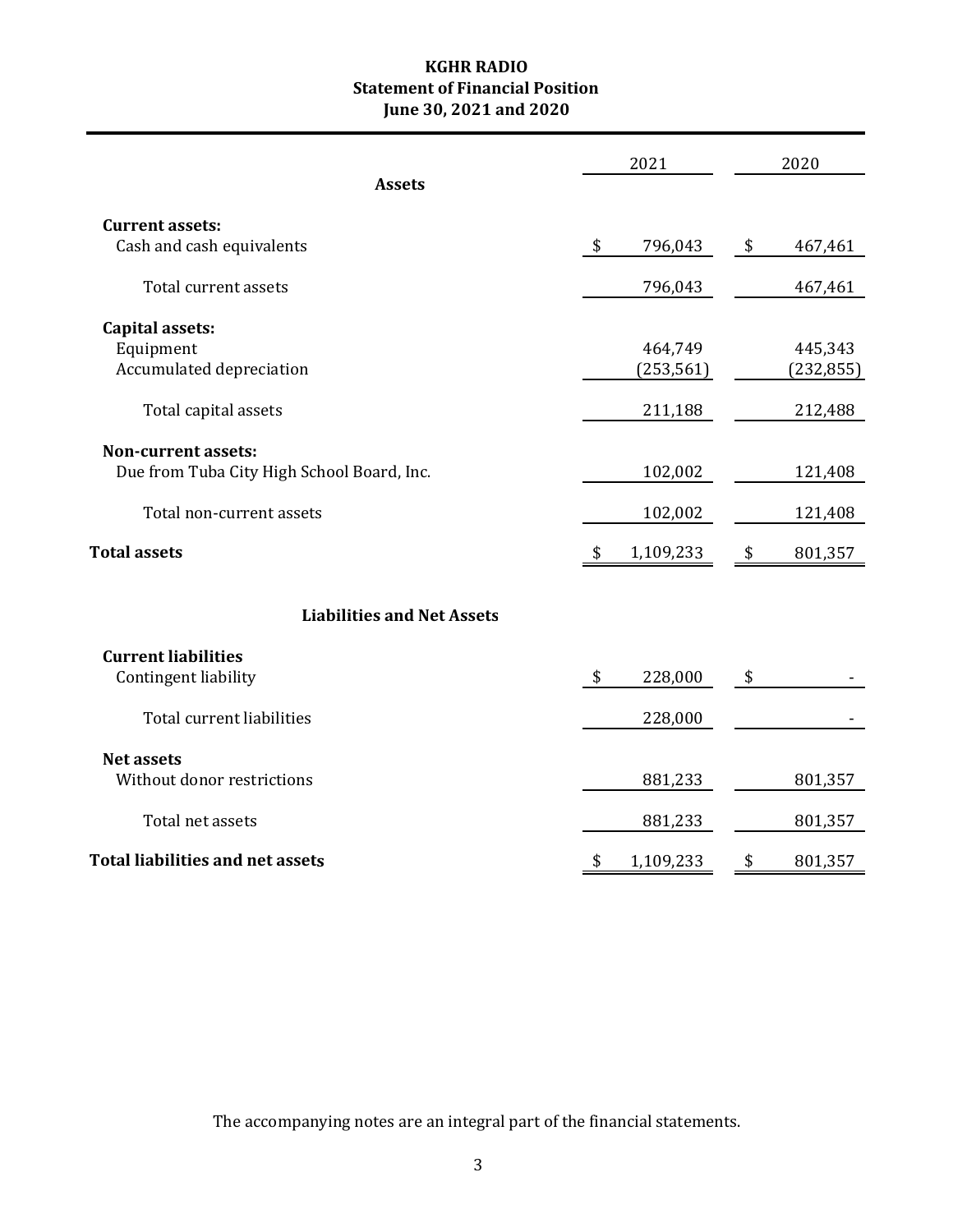# **KGHR RADIO Statement of Activities For the Year Ended June 30, 2021**

|                                           | <b>Unrestricted</b> |    | <b>Temporarily</b><br><b>Restricted</b> |    | <b>Total</b> |
|-------------------------------------------|---------------------|----|-----------------------------------------|----|--------------|
| Revenues, gains and other support:        |                     |    |                                         |    |              |
| Grant revenue                             | \$<br>365,422       | \$ | 28,929                                  | \$ | 394,351      |
| Advertising revenue                       | 6,970               |    |                                         |    | 6,970        |
| General appropriation from Tuba City High |                     |    |                                         |    |              |
| School Board, Inc.                        | 48,490              |    |                                         |    | 48,490       |
| Donated tower rental                      |                     |    | 46,600                                  |    | 46,600       |
| Donated office facilities & admin support |                     |    | 51,497                                  |    | 51,497       |
| Net assets released from restrictions:    |                     |    |                                         |    |              |
| Satisfaction of donor                     | 127,026             |    | (127, 026)                              |    |              |
| Total revenues, gains and other support   | 547,908             |    |                                         |    | 547,908      |
| <b>Expenses:</b>                          |                     |    |                                         |    |              |
| Program A - Programming & production      | 72,369              |    |                                         |    | 72,369       |
| Program B - Broadcasting                  | 79,150              |    |                                         |    | 79,150       |
| Management and general                    | 316,515             |    |                                         |    | 316,515      |
|                                           |                     |    |                                         |    |              |
| Total expenses                            | 468,034             |    |                                         |    | 468,034      |
|                                           |                     |    |                                         |    |              |
| Change in net assets                      | 79,874              |    |                                         |    | 79,874       |
|                                           |                     |    |                                         |    |              |
| Net assets at beginning of year           | 801,359             |    |                                         |    | 801,359      |
| Net assets at end of year                 | 881,233             |    |                                         |    | 881,233      |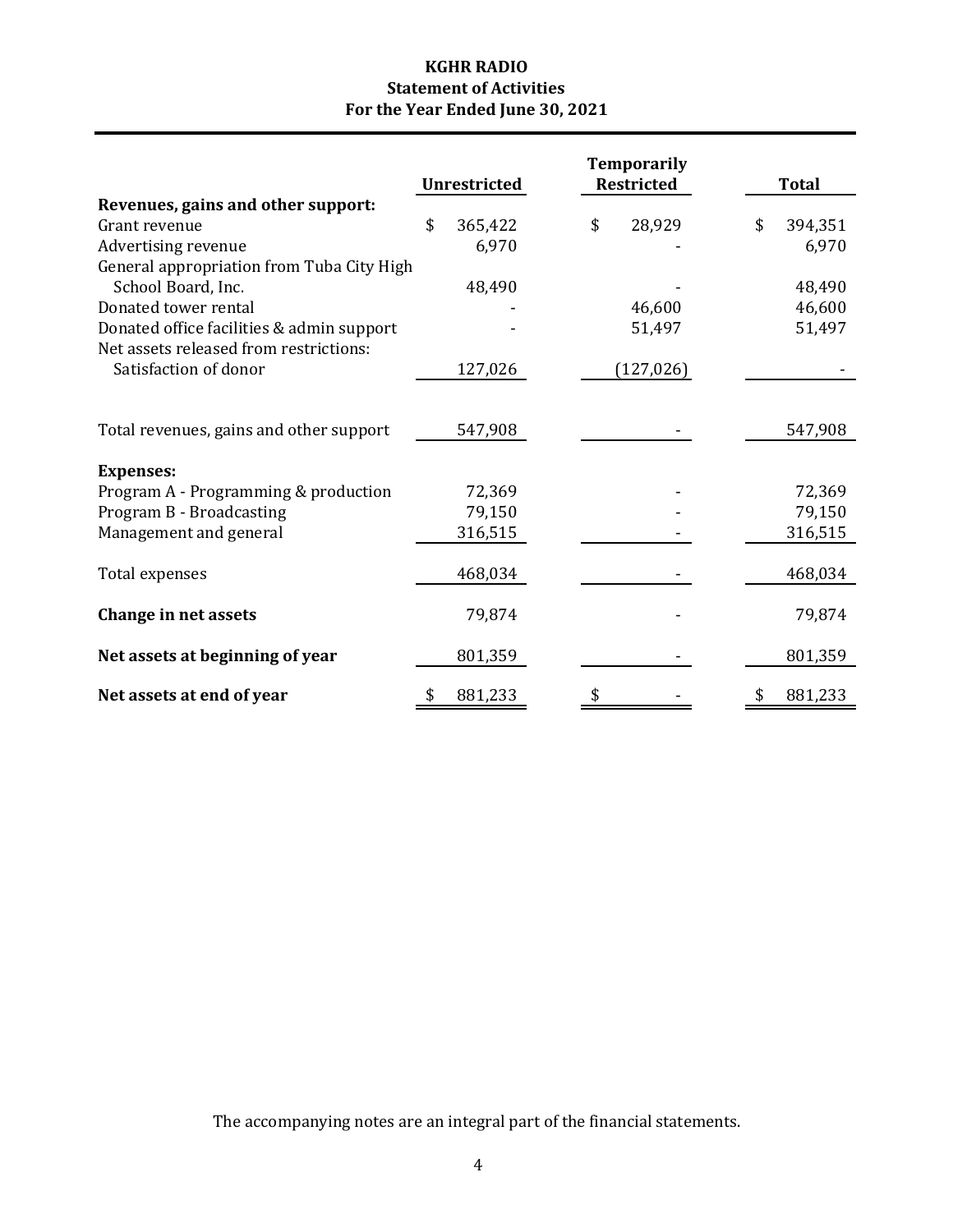# **KGHR RADIO Statement of Activities For the Year Ended June 30, 2020**

|                                                                 | <b>Unrestricted</b> |    | <b>Temporarily</b><br><b>Restricted</b> |    | <b>Total</b> |
|-----------------------------------------------------------------|---------------------|----|-----------------------------------------|----|--------------|
| Revenues, gains and other support:                              |                     |    |                                         |    |              |
| Grant revenue                                                   | \$<br>226,706       | \$ | 28,929                                  | \$ | 255,635      |
| General appropriation from Tuba City High<br>School Board, Inc. | 40,621              |    |                                         |    | 40,621       |
| Donated tower rental                                            |                     |    | 46,600                                  |    | 46,600       |
| Donated office facilities & admin support                       |                     |    | 58,492                                  |    | 58,492       |
| Net assets released from restrictions:                          |                     |    |                                         |    |              |
| Satisfaction of donor                                           | 134,021             |    | (134, 021)                              |    |              |
| Total revenues, gains and other support                         | 401,348             |    |                                         |    | 401,348      |
| <b>Expenses:</b>                                                |                     |    |                                         |    |              |
| Program A - Programming & production                            | 74,997              |    |                                         |    | 74,997       |
| Program B - Broadcasting                                        | 79,974              |    |                                         |    | 79,974       |
| Management and general                                          | 98,466              |    |                                         |    | 98,466       |
|                                                                 |                     |    |                                         |    |              |
| Total expenses                                                  | 253,437             |    |                                         |    | 253,437      |
| Change in net assets                                            | 147,911             |    |                                         |    | 147,911      |
| Net assets at beginning of year                                 | 653,446             |    |                                         |    | 653,446      |
| Net assets at end of year                                       | 801,357             |    |                                         |    | 801,357      |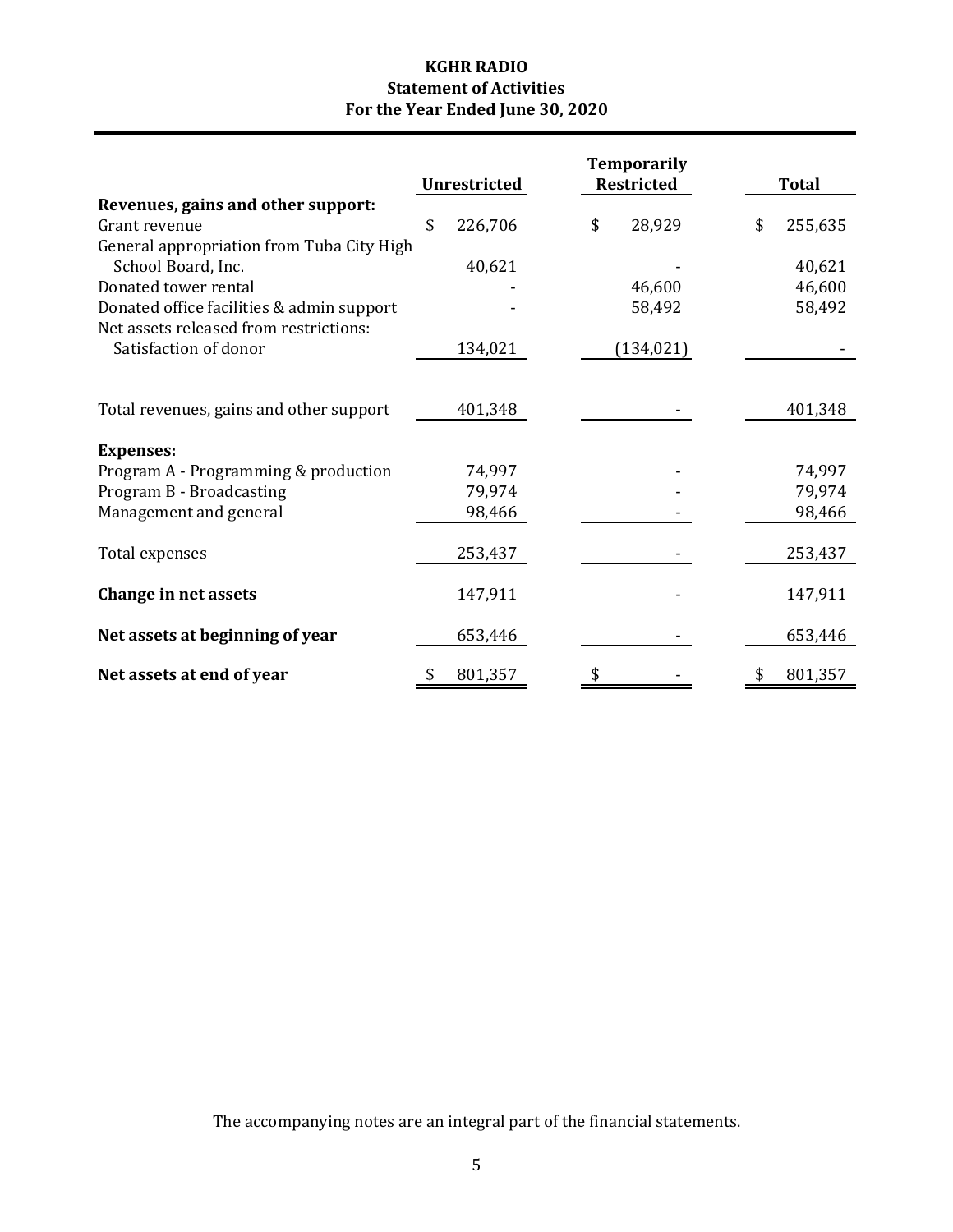# **KGHR RADIO Statement of Functional Expenses For the Year Ended June 30, 2021**

| <b>Expense category</b>           | Programming<br>& Production | <b>Broadcasting</b> | <b>Management</b><br>& General | <b>Total</b> |
|-----------------------------------|-----------------------------|---------------------|--------------------------------|--------------|
| Salaries & wages                  | \$<br>14,886                | \$<br>5,583         | \$<br>16,748                   | 37,217       |
| Employee benefits                 | 4,509                       | 1,691               | 5,073                          | 11,273       |
| Professional and outside services | 22,073                      | 8,278               | 24,833                         | 55,184       |
| Tower rent                        |                             | 46,600              |                                | 46,600       |
| Dues and subscriptions            |                             | 5,410               |                                | 5,410        |
| Travel                            |                             |                     |                                |              |
| Telecommunications                | 1,242                       | 466                 | 1,398                          | 3,106        |
| Supplies                          | 831                         | 311                 | 934                            | 2,076        |
| Advertising                       |                             |                     |                                |              |
| Facilities in-kind                | 17,760                      | 6,660               | 19,980                         | 44,400       |
| Administrative support            |                             |                     | 7,097                          | 7,097        |
| Repairs and maintenance           | 2,785                       | 1,045               | 3,134                          | 6,964        |
| Contingent loss                   |                             |                     | 228,000                        | 228,000      |
| Depreciation                      | 8,283                       | 3,106               | 9,318                          | 20,707       |
| Total                             | 72,369                      | \$<br>79,150        | \$<br>316,515                  | 468,034      |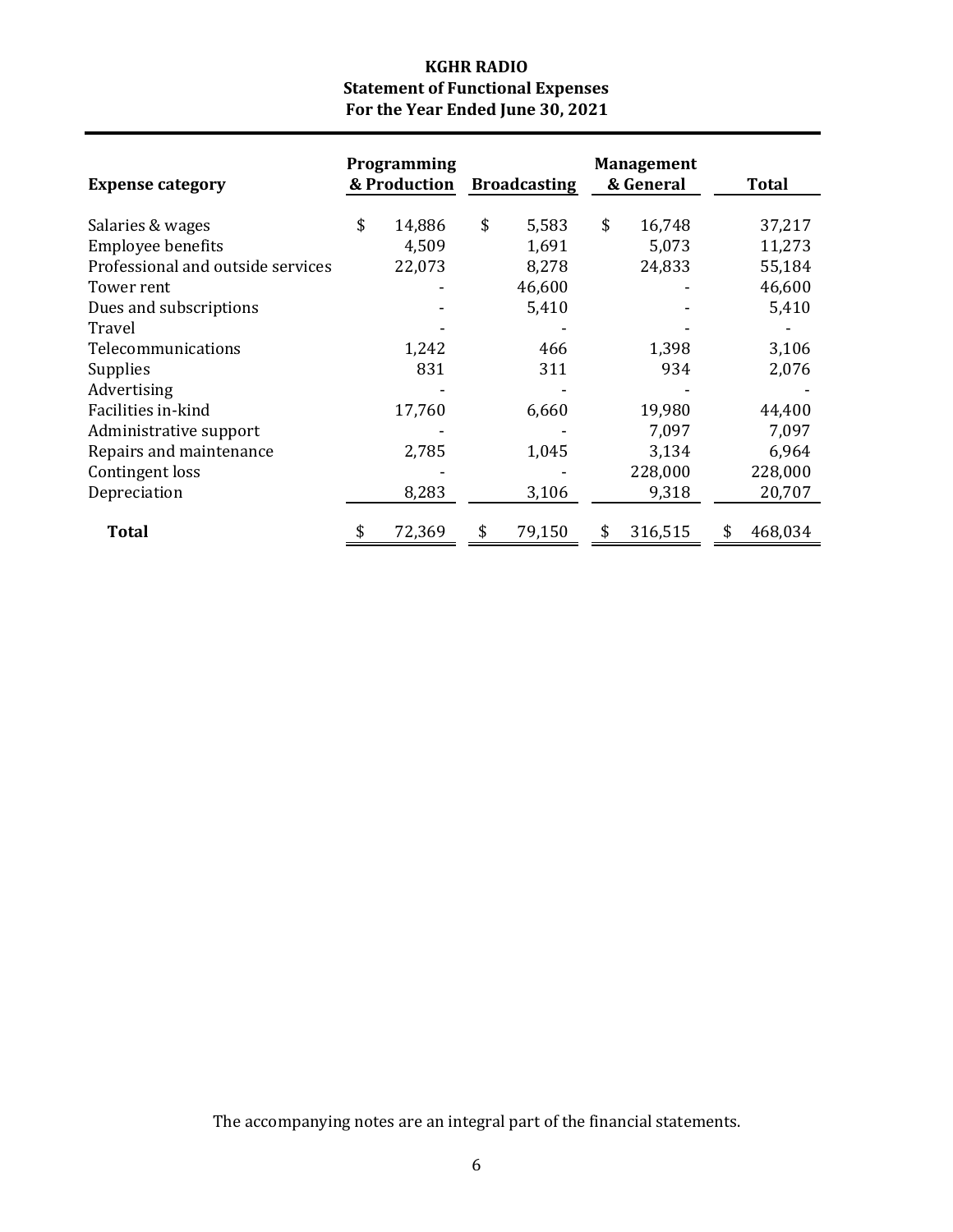# **KGHR RADIO Statement of Functional Expenses For the Year Ended June 30, 2020**

| <b>Expense category</b>                                                    | Programming<br>& Production | <b>Broadcasting</b>       | <b>Management</b><br>& General | <b>Total</b>              |
|----------------------------------------------------------------------------|-----------------------------|---------------------------|--------------------------------|---------------------------|
| Salaries & wages<br>Employee benefits<br>Professional and outside services | \$<br>14,689<br>1,560       | \$<br>5,508<br>585        | \$<br>16,525<br>1,755          | \$<br>36,722<br>3,900     |
| Tower rent<br>Dues and subscriptions                                       | 31,531                      | 11,825<br>46,600<br>5,250 | 35,474                         | 78,830<br>46,600<br>5,250 |
| Telecommunications<br>Facilities in-kind                                   | 1,222<br>17,760             | 458<br>6,660              | 1,375<br>19,980                | 3,055<br>44,400           |
| Administrative support<br>Depreciation                                     | 8,235                       | 3,088                     | 14,092<br>9,265                | 14,092<br>20,588          |
| <b>Total</b>                                                               | 74,997                      | \$<br>79,974              | 98,466                         | 253,437                   |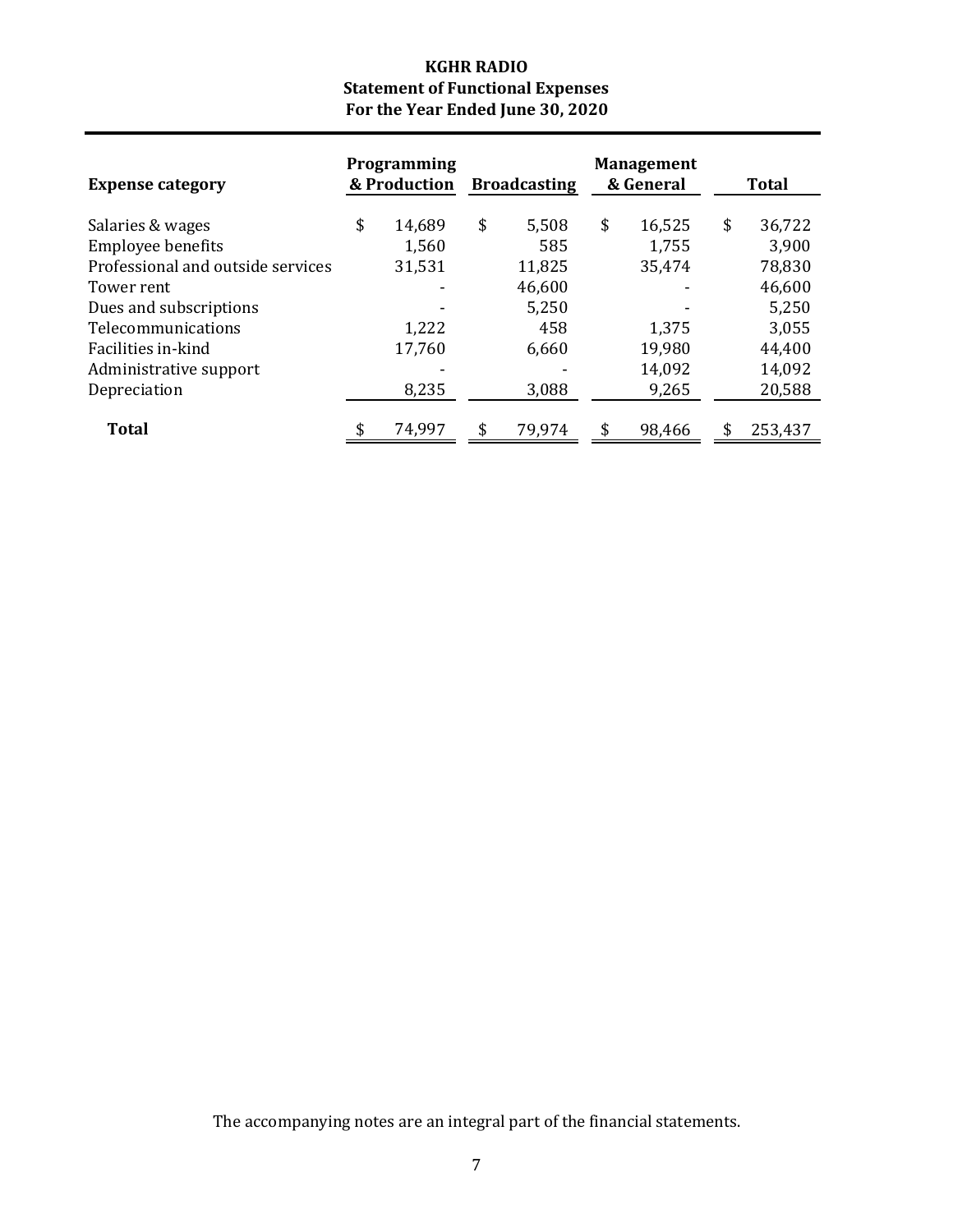## **KGHR RADIO Statements of Cash Flows For the Years Ended June 30, 2021 and 2020**

|                                                                                                                                                                                                                                        | 2021                                                       |    | 2020                                        |
|----------------------------------------------------------------------------------------------------------------------------------------------------------------------------------------------------------------------------------------|------------------------------------------------------------|----|---------------------------------------------|
| <b>Cash flows from operating activities:</b><br>Cash received from grants<br>Cash received for advertising time<br>Cash received from contributions<br>Cash paid for program expenses<br>Cash paid for management and general expenses | \$<br>394,351<br>6,970<br>48,490<br>(69, 492)<br>(51, 737) | \$ | 255,635<br>40,621<br>(72, 628)<br>(55, 129) |
| Net cash flows from operating activities                                                                                                                                                                                               | 328,582                                                    |    | 168,499                                     |
| Cash flows from investing activities:<br>Purchase of fixed assets                                                                                                                                                                      | (19, 406)                                                  |    |                                             |
| Net cash flows from investing activities                                                                                                                                                                                               | (19, 406)                                                  |    |                                             |
| <b>Cash flows from financing activities:</b><br>Payments due from Tuba City High School Board, Inc.                                                                                                                                    | 19,406                                                     |    | (121, 408)                                  |
| Net cash flows from financing activities                                                                                                                                                                                               | 19,406                                                     |    | (121, 408)                                  |
| Change in cash and cash equivalents                                                                                                                                                                                                    | 328,582                                                    |    | 47,091                                      |
| Cash and cash equivalents, beginning of year                                                                                                                                                                                           | 467,461                                                    |    | 420,370                                     |
| Cash and cash equivalents, end of year                                                                                                                                                                                                 | \$<br>796,043                                              | S  | 467,461                                     |
| Reconciliation of change in net assets to net cash<br>flows from operating activities:<br>Change in net assets<br>Adjustments to reconcile change in net assets<br>to net cash provided by operating activities:                       | \$<br>79,875                                               | \$ | 147,911                                     |
| Contingent loss accrual<br>Depreciation                                                                                                                                                                                                | 228,000<br>20,707                                          |    | 20,588                                      |
| Net cash flows from operating activities                                                                                                                                                                                               | \$<br>328,582                                              | \$ | 168,499                                     |
| SUPPLEMENTAL SCHEDULE OF NON-CASH INVESTING ACTIVITIES                                                                                                                                                                                 |                                                            |    |                                             |

# Donated tower rental  $\frac{1}{2}$  and  $\frac{1}{2}$  and  $\frac{1}{2}$  and  $\frac{1}{2}$  and  $\frac{1}{2}$  and  $\frac{1}{2}$  and  $\frac{1}{2}$  and  $\frac{1}{2}$  and  $\frac{1}{2}$  and  $\frac{1}{2}$  and  $\frac{1}{2}$  and  $\frac{1}{2}$  and  $\frac{1}{2}$  and  $\frac{1}{2}$  and  $\frac{1$ Donated office facilities & admin support 51,497 58,492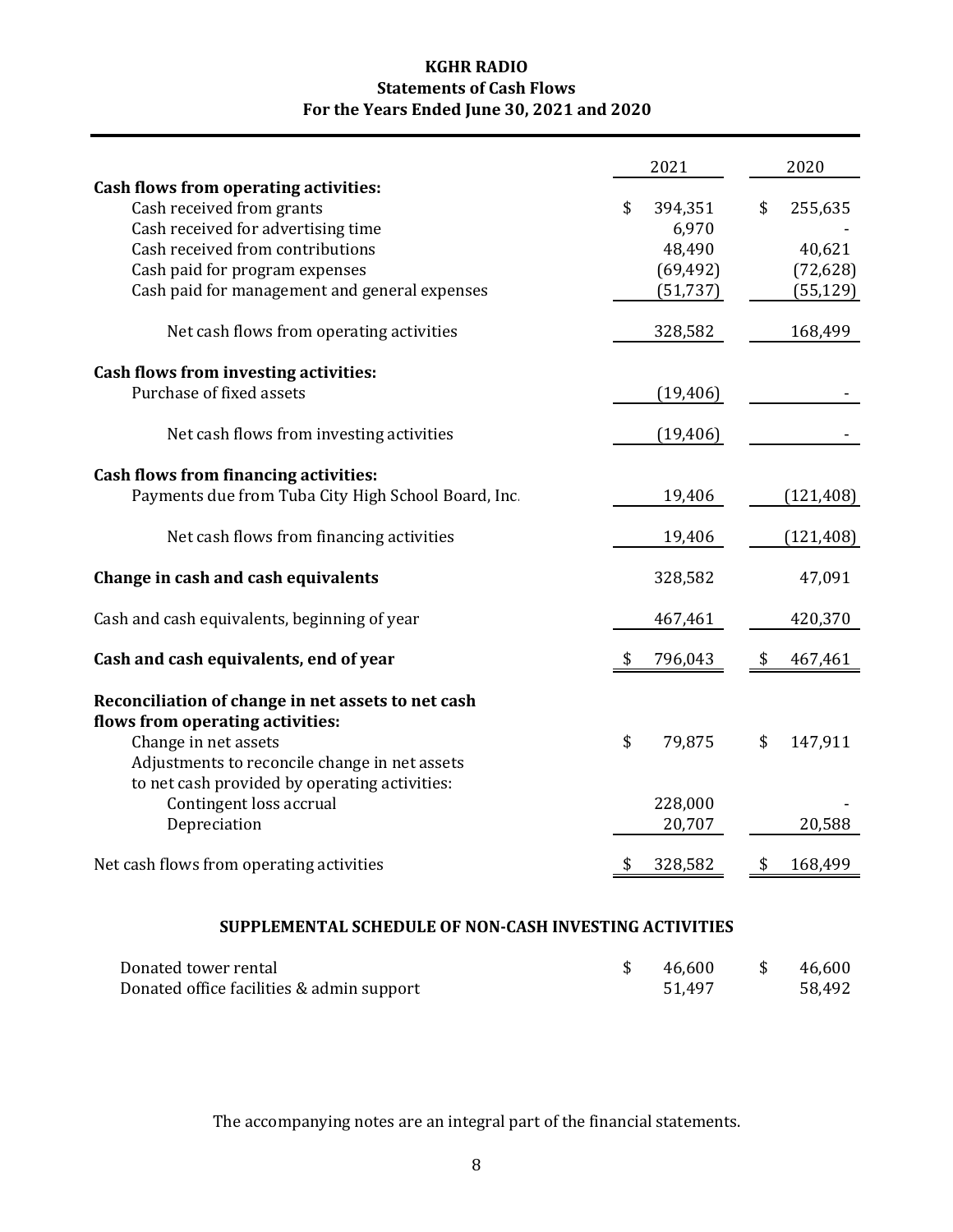### **NOTE 1. SUMMARY OF SIGNIFICANT ACCOUNT POLICIES**

#### Organization and Nature of Activities

KGHR Radio (the Station) is operated by Tuba City High School Board, Inc. in Tuba City, Arizona, under a license granted by the Federal Communications Commission. Tuba City High School Board, Inc. is a non‐profit organization, formed under the laws of the Navajo Nation, recognized by certificate of incorporation dated October 22, 2003. The Tuba City High School Board, Inc. provides facilities and other financial support to the Station. The financial statements of the Station include all the funds for which the Station has oversight responsibility.

The Station provides broadcasting and programming services and is primarily funded by grants from the Corporation for Public Broadcasting and by donations from Tuba City High School Board,

#### Basis of Presentation

The financial statements of KGHR Radio are prepared on the accrual basis of accounting in accordance with accounting principles generally accepted in the United States of America, in accordance with the American Institute of Certified Public Accountants Industry Audit Guide.

#### Net Asset Balances

The Station reports gifts of cash and other assets as restricted support if they are received with donor or grantor stipulations that limit the use of the assets. When a restriction expires, that is, when a stipulated time restriction ends or purpose restriction is accomplished, temporarily restricted net assets are reclassified to unrestricted net assets and reported in the statement of activities as net assets released from restriction.

#### Cash and Cash Equivalents

Cash and cash equivalents consist of deposits held in trust by Tuba City High School Board, Inc. For purposes of the statement of cash flows, the company considers all investments purchased with an original maturity of three months or less to be cash or cash equivalents.

#### Revenue Recognition

The Station's revenue is primarily from grants and in‐kind donations. Grant revenues are appropriated by the Corporation for Public Broadcasting ("CPB") annually based on available funds. The revenue is recognized when the funds are received and are required to be expended within two fiscal years (based on the CPB's fiscal year). Donations in‐kind are recognized as revenue when the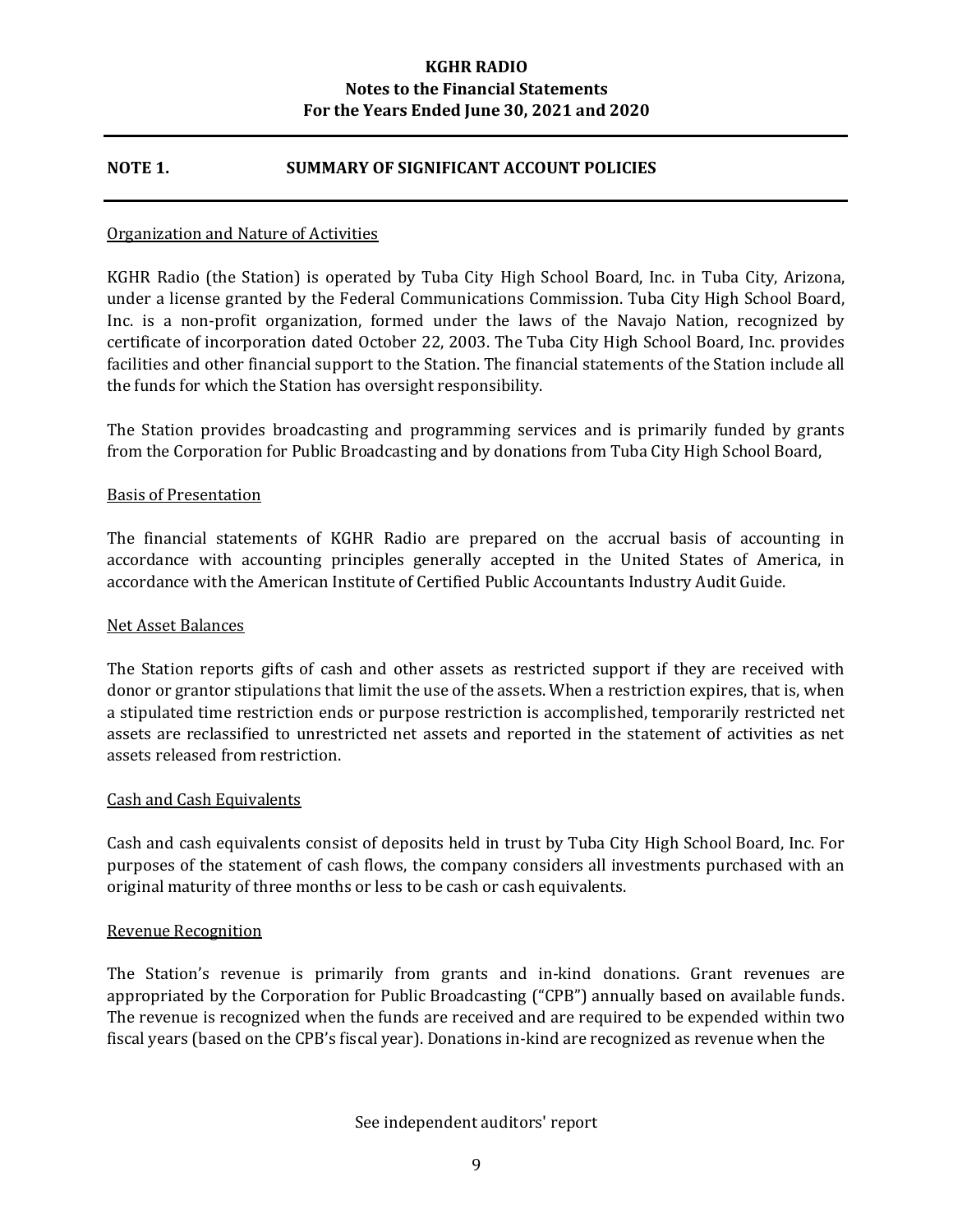### **NOTE 1. SUMMARY OF SIGNIFICANT ACCOUNT POLICIES, Continued**

Unrestricted contributions and grants are recorded as revenue in the accompanying statement of activities when received. Revenues from restricted grants and donations are recognized as temporarily restricted revenues. When the Station has incurred expenses, in compliance with the specific restrictions on the grants and donations, the funds are considered released.

The contracts with customers typically have one performance obligation (delivery of advertising services), which is satisfied at the time of delivery, and is recognized at a point in time at the time of delivery. Customers are billed upon satisfaction of delivery of the advertisement, and payment is due on demand. The Station does not extend credit to its customers.

All revenues are from contracts with grantors, donors and customers. Revenue is disaggregated between grant income, in‐kind donations, and advertising revenue. For the year ended June 30, 2021, 55%, 43% and 2% of revenues were from these sources, respectively. For the year ended June 30, 2020, 64%, 36% and 0% of revenues were from these sources, respectively.

Receivables and contract balances from contracts with customers as of June 30, 2021 and 2020, were as follows: 

|                      | June 30, 2021            |                    | <u>June 30, 2020</u>     |             |
|----------------------|--------------------------|--------------------|--------------------------|-------------|
|                      | <u>Beginning of year</u> | <b>End of year</b> | Beginning of year        | End of year |
| Accounts receivable  | -                        |                    |                          |             |
| Contract assets      | 121,408                  | 102,002            | $\sim$                   | 121,408     |
| Contract liabilities | -                        | 228,000            | $\overline{\phantom{0}}$ |             |

The Station has no contract assets outside of related party receivables (see Note 5). Contract liabilities relate to unspent grant funds (see Note 7).

#### Property and Equipment

Property and equipment are stated at cost at date of acquisition or at estimated fair market value at date of donation in the case of donated property. Cost for repairs and maintenance are charged to expense when incurred. Renewals and betterments that materially extend the life of the assets are capitalized.

Depreciation is calculated using the straight-line method over the estimated useful lives as follows:

Broadcast equipment 2-20 years Tower 30 years

See independent auditors' report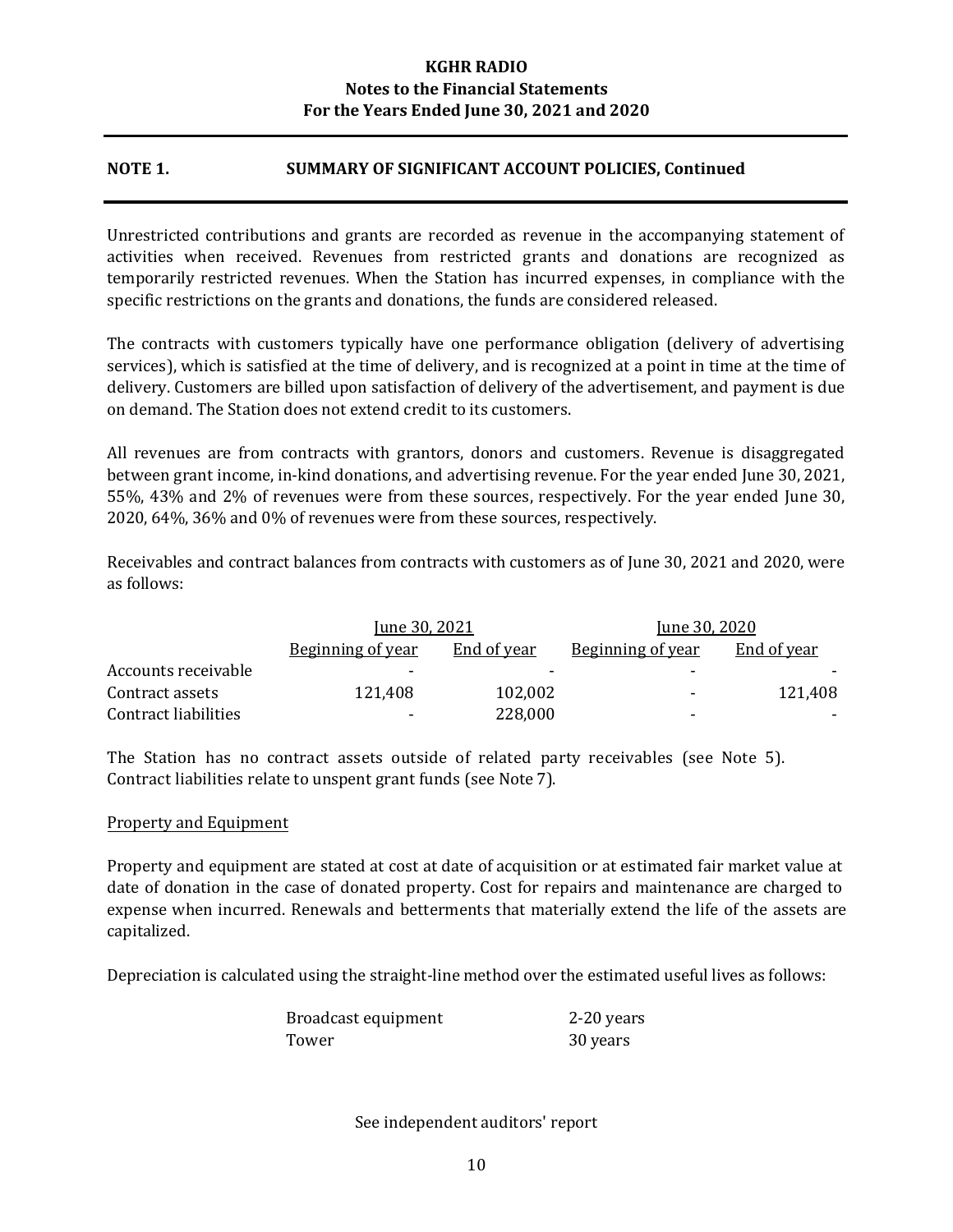### **NOTE 1. SUMMARY OF SIGNIFICANT ACCOUNT POLICIES, Continued**

#### Use of Estimates in Preparation of Financial Statements

The preparation of financial statements in conformity with generally accepted accounting principles requires management to make estimates and assumptions that affect certain reported amounts and disclosures. Accordingly, actual results could differ from those estimates.

#### Income Taxes

The Station is a not-for-profit organization and is exempt from federal income taxes under Section 501(c)3 of the Internal Revenue Code.

### Date of Management's Review

In preparing these financial statements, management has evaluated events and transactions for potential recognition or disclosure through January 14, 2022, the date the financial statements were available to be issued.

### Cost Allocation

The financial statements report certain categories of expenses that are attributable to more than one program or supporting function. Therefore, these expenses require allocation on a reasonable basis that is consistently applied. The expenses are allocated on the basis of estimates of time and effort.

#### Change in accounting principle

In May 2014, the FASB issued ASU No. 2014‐09, Revenue from Contracts with Customers (Topic 606). This ASU, as amended, provides comprehensive guidance on the recognition of revenue at an amount that reflects the consideration to which an entity expects to be entitled in exchange for transferring goods or services to a customer, accounting for certain contract costs and disclosure requirements. This new model supersedes most of the existing revenue recognition requirements. The Station implemented this standard as of the first day of fiscal year 2020 as it felt it was the most faithful depiction of the timing of revenue reasonably expected to be collected in exchange for goods or services. The Station applied the new standards on a modified retrospective basis. There was no resulting change to reported revenue, statement of financial position amounts or changes in net assets.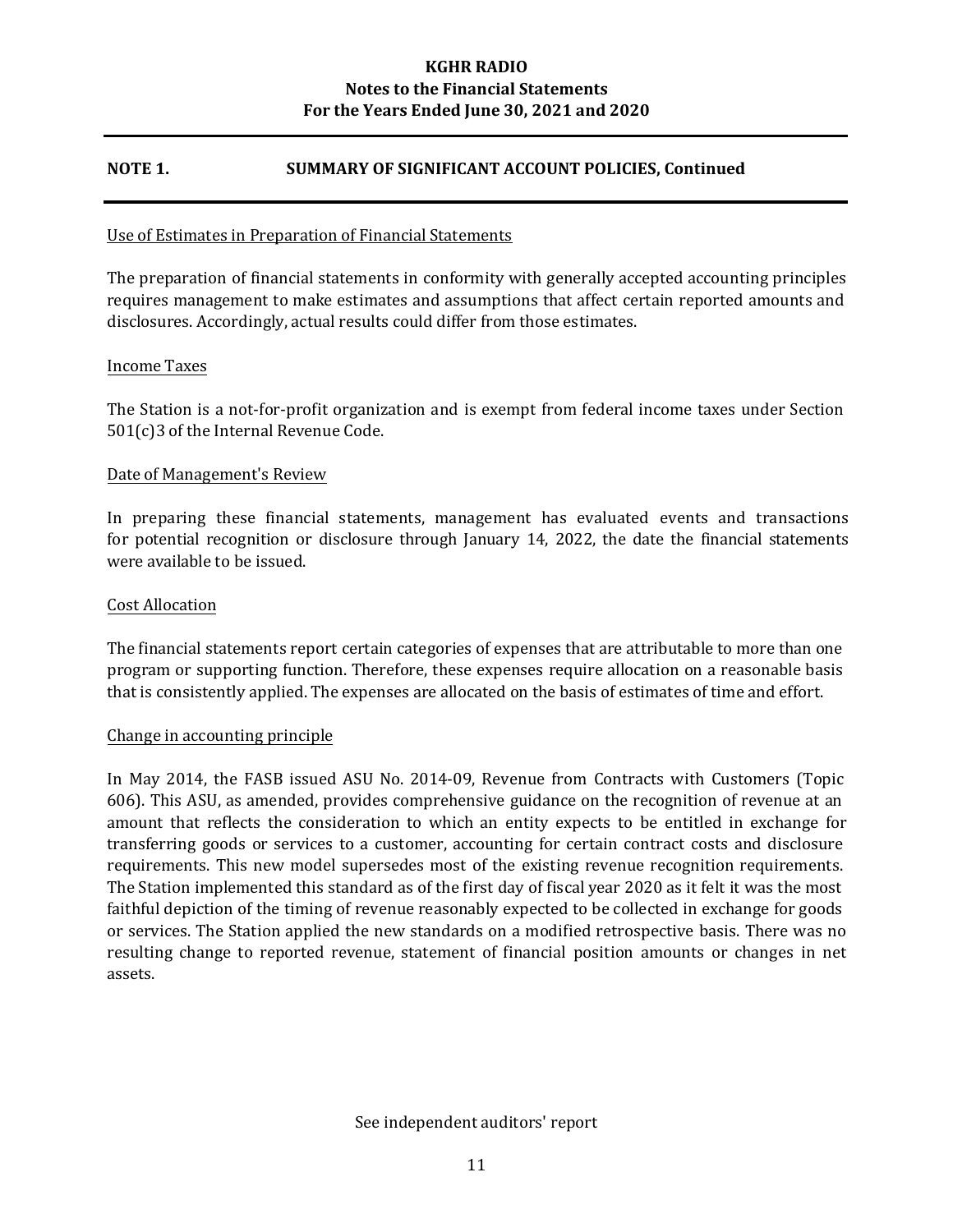### **NOTE 2. DONATED FACILITIES**

Donated office facilities and administrative support from Tuba City High School Board, Inc., for the years ended June 30, 2021 and 2020, totaling \$51,497 and \$58,492 respectively, were comprised of donated office and studio space and costs for institutional support and physical plant operations. Donated tower rental support of \$46,600 for each year is based on East Flagstaff commercial rental rates per square footage. These amounts are recorded in the accompanying statement of financial activity as revenue and offsetting expenses and were calculated based on Corporation for Public Broadcasting guidelines.

## **NOTE 3. PROPERTY AND EQUIPMENT**

The following table summarizes the changes to fixed assets during the years ended June 30, 2020 and 2019:

|                                | Balance        |               |           | <b>Balance</b> |
|--------------------------------|----------------|---------------|-----------|----------------|
|                                | 06/30/20       | Additions     | Deletions | 06/30/21       |
|                                |                |               |           |                |
| Tower                          | 332,914<br>\$  | \$19,406      | \$        | \$<br>352,320  |
| <b>Broadcast equipment</b>     | 112,429        |               |           | 112,429        |
| Total                          | 445,343        | 19,406        |           | 464,749        |
| Less: Accumulated Depreciation | (232, 855)     | (20, 706)     |           | (253, 561)     |
|                                |                |               |           |                |
|                                | 253,777        | (1,300)<br>\$ | -\$       | 211,188        |
|                                |                |               |           |                |
|                                |                |               |           |                |
|                                | <b>Balance</b> |               |           | <b>Balance</b> |
|                                | 06/30/19       | Additions     | Deletions | 06/30/20       |
| Tower                          | \$<br>332,914  | \$            | \$        | \$<br>332,914  |
| Broadcast equipment            | 112,429        |               |           | 112,429        |
|                                |                |               |           |                |
| Total                          | 445,343        |               |           | 445,343        |
| Less: Accumulated Depreciation | (212, 267)     | (20, 588)     |           | (232, 855)     |
|                                |                |               |           |                |

Depreciation expense for the years ended June 30, 2021 and 2020 is \$20,706 and \$20,588, respectively.

#### See independent auditors' report